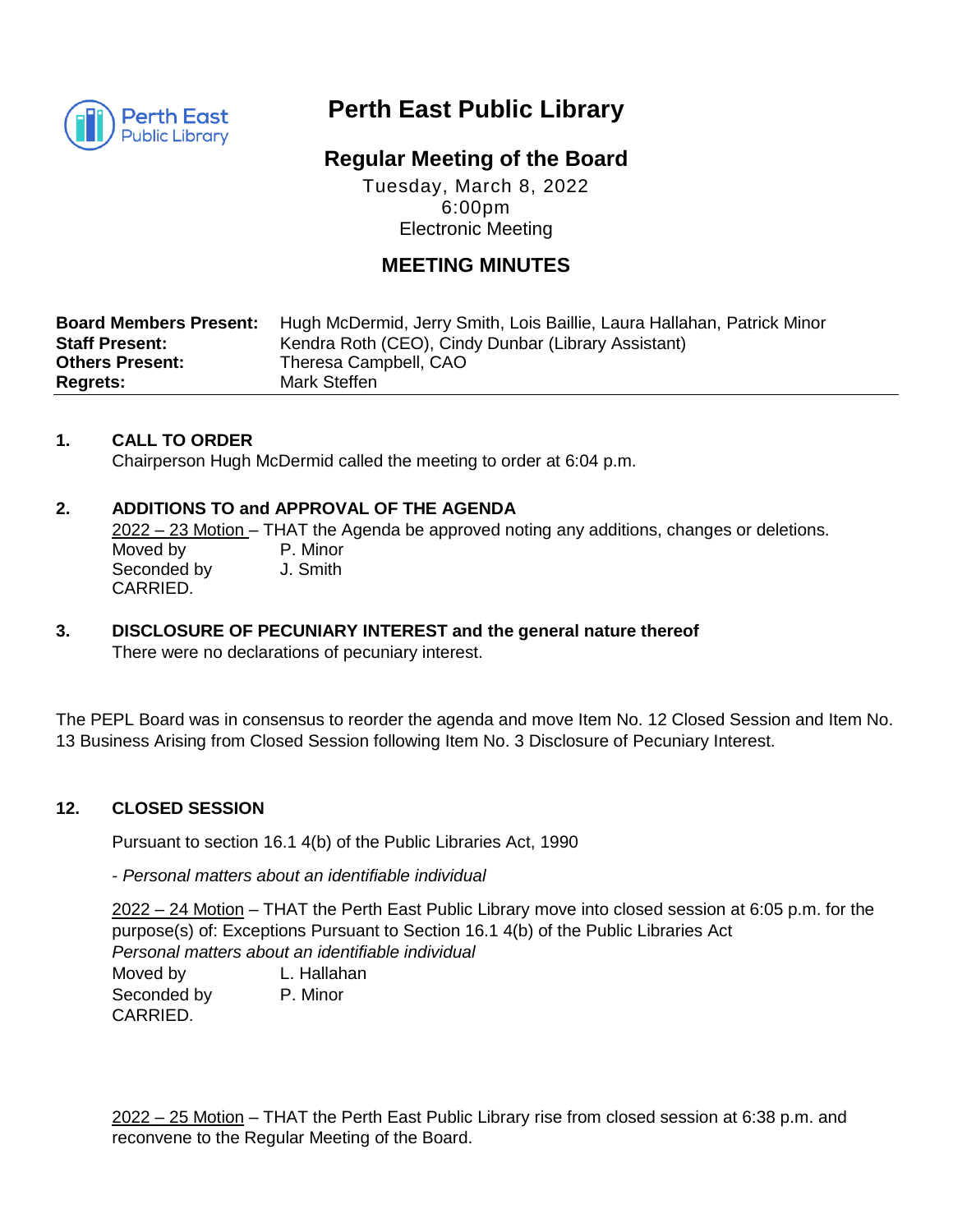Moved by **J.** Smith **Section 2006 J.** Smith Seconded by P. Minor CARRIED.

### **13. BUSINESS ARISING FROM CLOSED SESSION**

No Business arising from closed session.

#### **4. MINUTES OF PREVIOUS MEETING**

2022 – 26 Motion - THAT the minutes of the Regular Board Meeting of February 8, 2022 be approved as circulated. Moved by **L. Baillie** 

Seconded by J. Smith CARRIED.

## **5. BUSINESS ARISING FROM MINUTES OF February 8, 2022.**

There was no business arising from previous meeting.

#### **6. DELEGATIONS**

There were no delegations.

#### **7. CORRESPONDENCE**

There was no correspondence.

#### **8. FINANCE REPORTS**

8.1 Year-to-Date Reports

 $\frac{2022 - 27 \text{ Motion}}{P}$  – THAT the un-audited February year-to-date reports be received as information.  $\overline{\mathsf{M}}$ oved by Seconded by L. Hallahan CARRIED.

#### 8.2 Accounts Payable

2022 – 28 Motion – THAT the February informal listing of Accounts Payable be received as information. Moved by L. Baillie Seconded by J. Smith CARRIED.

#### **9. CEO'S REPORT**

#### 9.1 CEO's Report

2022 – 29 Motion – THAT the CEO's report be received as information. Moved by L. Hallahan Seconded by L. Baillie CARRIED.